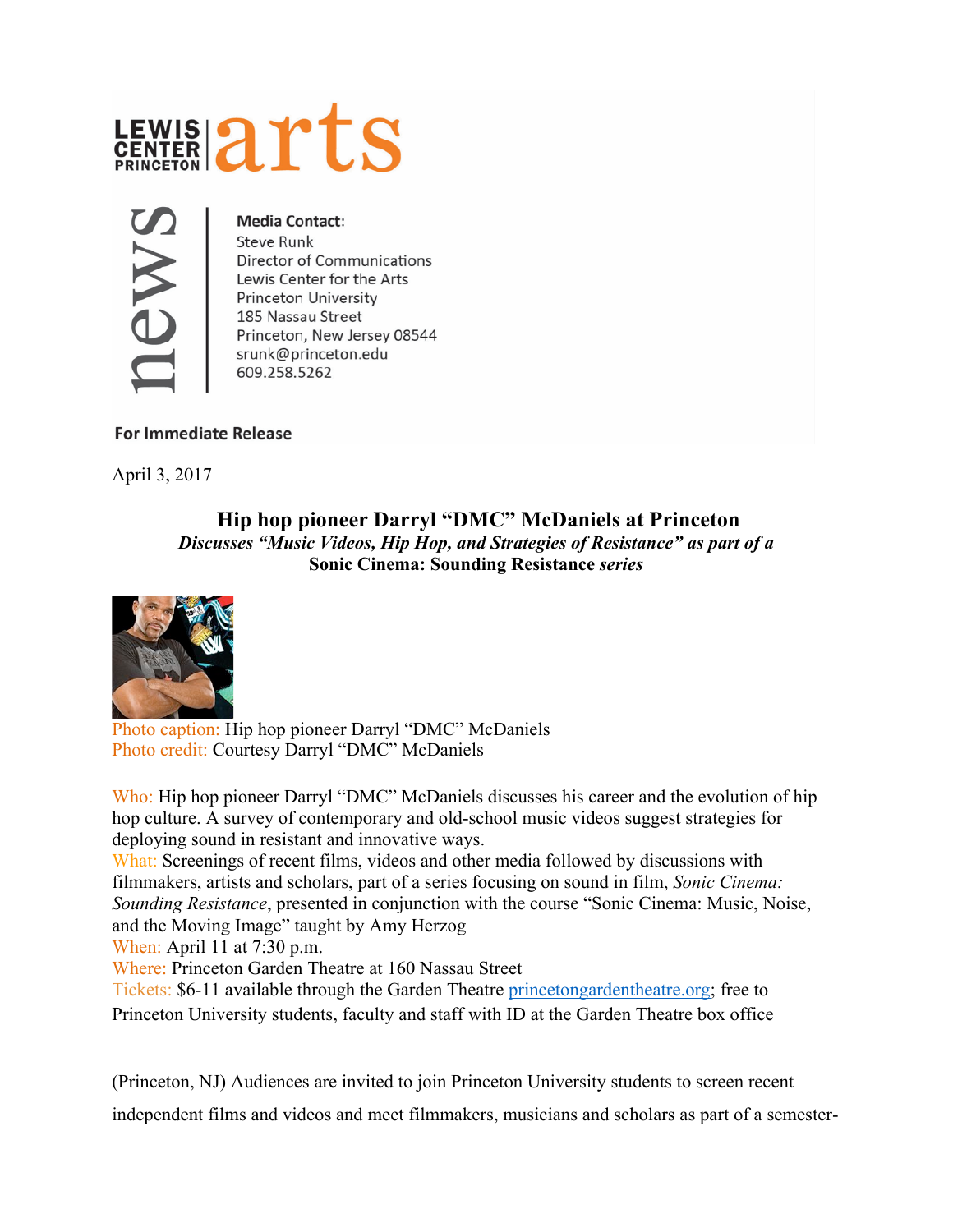long series focusing on sound in film, *Sonic Cinema: Sounding Resistance*. The series is presented by the Visual Arts Program of the Lewis Center for the Arts and is in conjunction with the spring course "Sonic Cinema: Music, Noise, and the Moving Image" taught by Visiting Associate Professor Amy Herzog, who curated the series. Films and videos will be screened on select Tuesdays through the end of April. Filmmakers, musicians and scholars associated with the work will be on hand to discuss the work and answer questions from the audience. Tickets are available to the public at [princetongardentheatre.org](http://princetongardentheatre.org/). Tickets are free to Princeton University students, faculty and staff with ID at the Garden Theatre box office.

"Music Videos, Hip Hop, and Strategies of Resistance" on April 11 at 7:30 p.m. will feature a visit by hip hop pioneer Darryl "DMC" McDaniels and screenings of his music videos at the Garden Theatre at 160 Nassau Street, which is collaborating with the Lewis Center on this event. McDaniels, of the legendary rap group Run-DMC, will discuss his work and answer questions from the audience. As a member of Run-DMC, McDaniels had a significant influence on the rise of rap and hip hop music and on popular culture, selling over 30 million singles and albums worldwide.

Formed in 1981, Run-DMC were the first rappers to earn a gold album, to earn a platinum album, to go multi-platinum, to have their videos played on MTV, to appear on American Bandstand and Saturday Night Live, and the first rap band to appear on the covers of *Rolling Stone* and *Spin*. The group was inducted into the Rock and Roll Hall of Fame in 2009. McDaniels has published an autobiography, entitled *King of Rock: Respect, Responsibility, and My Life with Run-DMC*, that explores his experiences of rising to fame in the music industry. He was also the subject of the VH1 documentary *DMC: My Adoption Journey,* which chronicles his efforts to find his birth mother, and, in 2006, he was awarded the Congressional Angels in Adoption Award for his involvement in promoting adoption and working with the foster care system. In 2014, McDaniels branched out into comics and created his own publishing company, Darryl Makes Comics, which explores 1980s New York City and the issues of marginalized communities.

The artists, scholars, and films in the series were selected by Herzog, a media historian whose research spans a broad range of interdisciplinary subjects, including film, philosophy, popular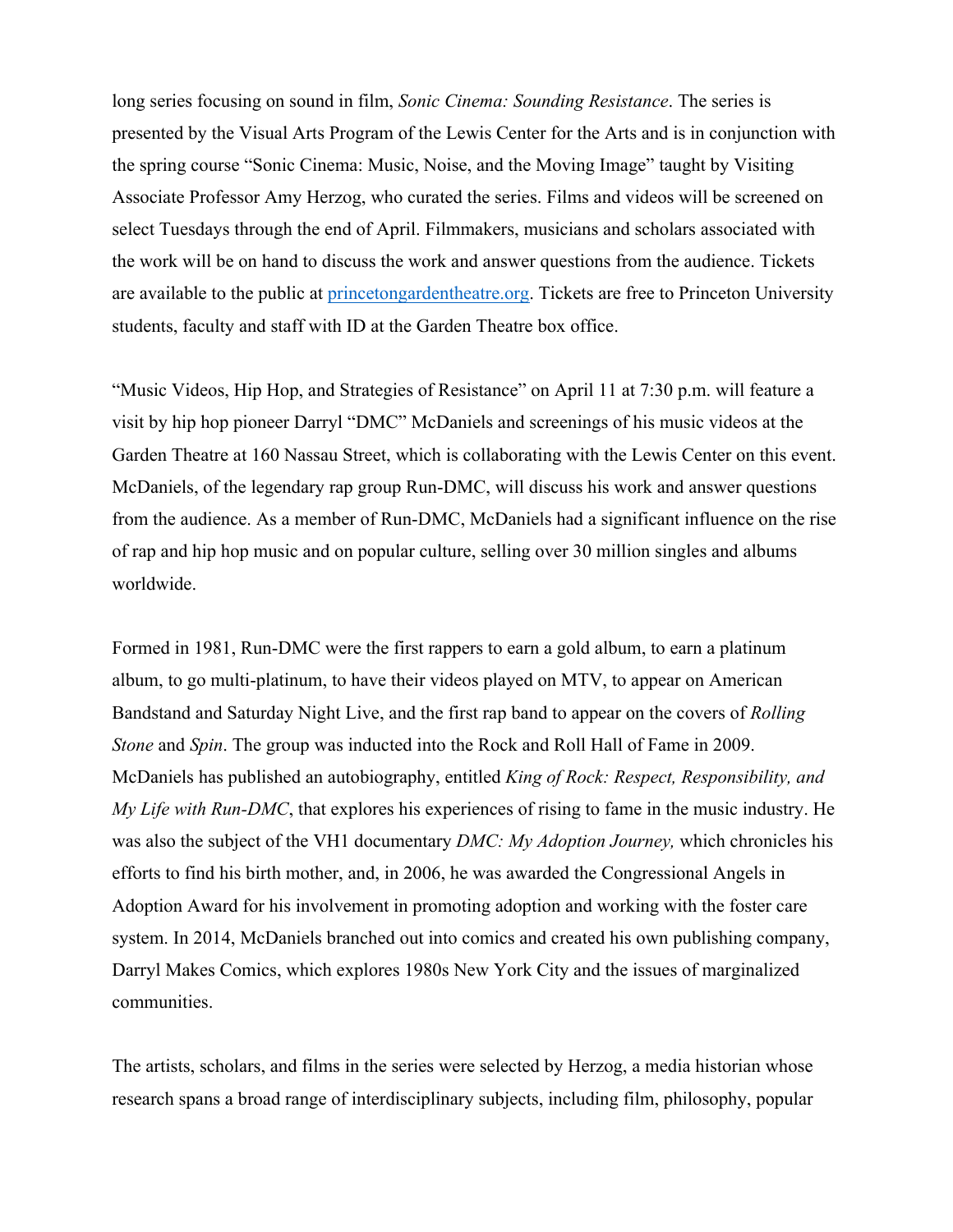music, urban history, pornography, gentrification, parasites, amusement parks, and dioramas. She is Associate Professor of Media Studies at Queens College and Coordinator of the Film Studies Program at the CUNY Graduate Center. Herzog is the author of *Dreams of Difference, Songs of the Same: The Musical Moment in Film* (University of Minnesota Press, 2010) and coeditor, with Carol Vernallis and John Richardson, of *The Oxford Handbook of Sound and Image in Digital Media* (Oxford, 2013). Her writing has appeared in several collections and journals, and she has presented her work at numerous venues including the Guggenheim Museum of New York, the New Museum, Dixon Place, New York Academy of Medicine, and the Coney Island Museum. She is currently serving as Programmer-in-Residence at the Morbid Anatomy Museum in Brooklyn. Her most recent research project explores the history of peep show arcades in New York City's Times Square.

The course explores the use of sound in relation to moving images, including film scoring, musicals, soundtracks, music videos, and experimental sound and video art. Class discussions focus on digital technology and media soundscapes, and screenings include Hollywood blockbusters and immersive media to fine art, video games, and independent cinema.

The series continues with filmmaker Lizzie Borden on April 18 and artists Valerie Tevere and Angel Nevarez on April 25, both events also at the Princeton Garden Theatre.

This series is supported through the John Sacret Young '69 Lecture Series fund. Sacret Young is a 1969 graduate of Princeton and an author, producer, director, and screenwriter. He has been nominated for seven Emmy Awards and seven Writers Guild of America (WGA) Awards, winning two WGA Awards. He is perhaps best known for co-creating, along with William F. Broyles Jr., *China Beach*, the critically acclaimed ABC-TV drama series about medics and nurses during the Vietnam War, and for his work on the television drama *The West Wing*. Young has also received a Golden Globe and a Peabody Award, and his original mini-series about the Gulf War, *Thanks of a Grateful Nation*, was honored with his fifth Humanitas Prize nomination.

The Princeton Garden Theatre is a member-supported nonprofit movie theater in the heart of downtown Princeton. With a focus on arthouse and independent titles, the theater is also a home for family films, local filmmakers, classic Hollywood cinema, community and university events.